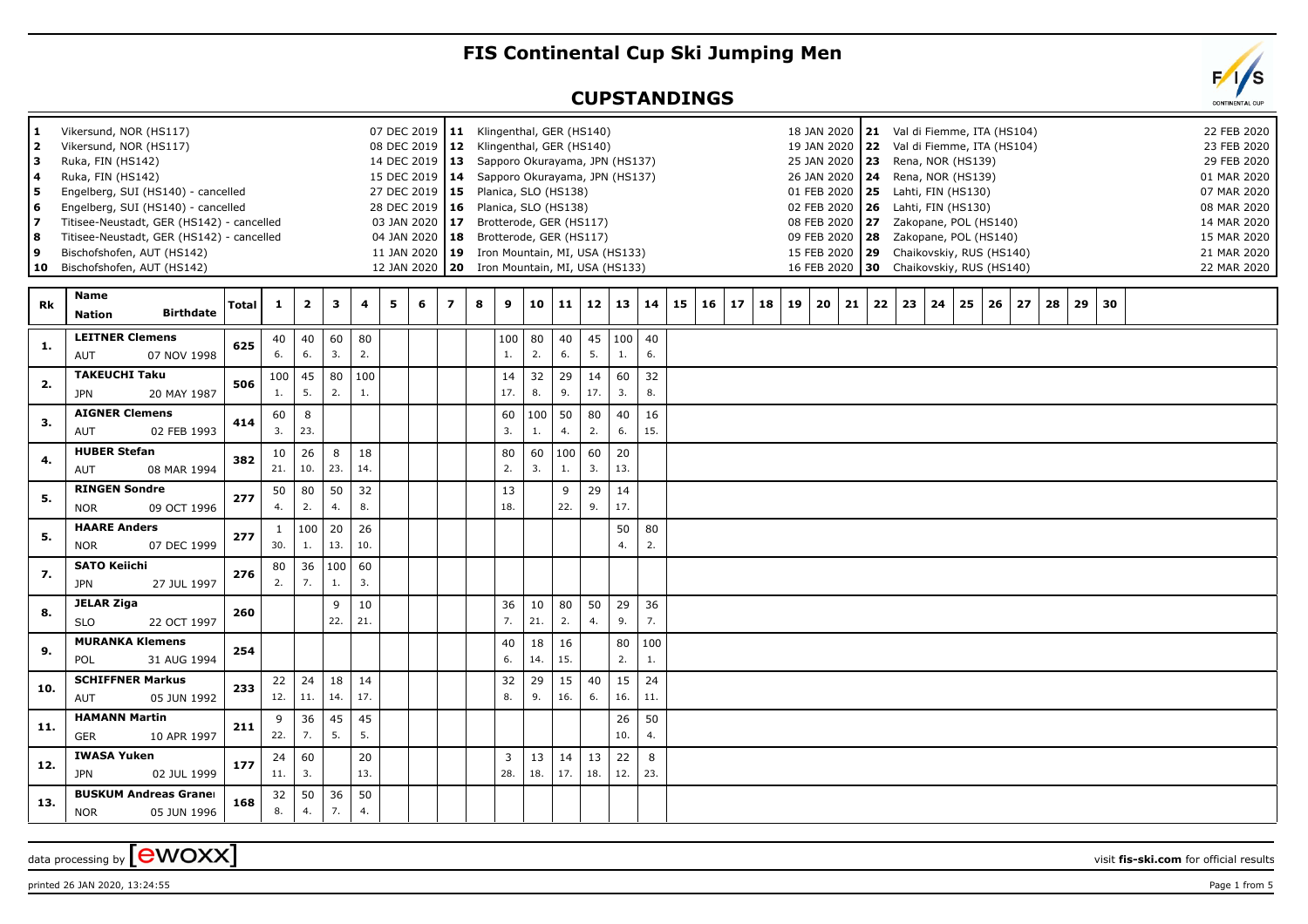| Rk  | Name<br><b>Birthdate</b>                         | Total | $\mathbf{1}$ | $\mathbf{2}$     | $\overline{\mathbf{3}}$ | 4              | 5 | 6 | $\overline{7}$ | 8 | 9              | 10                    | 11             | 12                  | 13   14  |                       | 15 | $16 \mid 17$ | 18 | 19 | 20 | 21 | 22 | 23 | 24 | 25 | 26 | 27 | 28 | 29 | 30 |  |  |
|-----|--------------------------------------------------|-------|--------------|------------------|-------------------------|----------------|---|---|----------------|---|----------------|-----------------------|----------------|---------------------|----------|-----------------------|----|--------------|----|----|----|----|----|----|----|----|----|----|----|----|----|--|--|
|     | Nation                                           |       |              |                  |                         |                |   |   |                |   |                |                       |                |                     |          |                       |    |              |    |    |    |    |    |    |    |    |    |    |    |    |    |  |  |
| 14. | <b>SEMENIC Anze</b><br>01 AUG 1993<br><b>SLO</b> | 165   |              |                  |                         |                |   |   |                |   |                | 26<br>10.             | 36<br>7.       | 22<br>12.           | 36<br>7. | 45<br>5.              |    |              |    |    |    |    |    |    |    |    |    |    |    |    |    |  |  |
|     | <b>WOHLGENANNT Ulrich</b>                        |       |              |                  |                         |                |   |   |                |   | 15             | 50                    | 32             | 20                  | 16       | 29                    |    |              |    |    |    |    |    |    |    |    |    |    |    |    |    |  |  |
| 15. | 01 AUG 1994<br>AUT                               | 162   |              |                  |                         |                |   |   |                |   | 16.            | 4.                    | 8.             | 13.                 | 15.      | 9.                    |    |              |    |    |    |    |    |    |    |    |    |    |    |    |    |  |  |
| 16. | <b>PEDERSEN Robin</b>                            | 160   |              |                  |                         |                |   |   |                |   |                |                       | 60             | 100                 |          |                       |    |              |    |    |    |    |    |    |    |    |    |    |    |    |    |  |  |
|     | <b>NOR</b><br>31 AUG 1996                        |       |              |                  |                         |                |   |   |                |   |                |                       | 3.             | 1.                  |          |                       |    |              |    |    |    |    |    |    |    |    |    |    |    |    |    |  |  |
| 17. | <b>STEKALA Andrzej</b><br>30 JUN 1995<br>POL     | 133   |              |                  | 22<br>12.               | 16<br>15.      |   |   |                |   | 45<br>5.       | $\overline{4}$<br>27. | 45<br>5.       | $\mathbf{1}$<br>30. |          |                       |    |              |    |    |    |    |    |    |    |    |    |    |    |    |    |  |  |
|     | <b>ZNISZCZOL Aleksander</b>                      |       | 16           | 16               | 16                      | $\mathbf{3}$   |   |   |                |   | 50             | 24                    |                |                     |          |                       |    |              |    |    |    |    |    |    |    |    |    |    |    |    |    |  |  |
| 18. | 08 MAR 1994<br>POL                               | 125   | 15.          | 15.              | 15.                     | 28.            |   |   |                |   | 4.             | 11.                   |                |                     |          |                       |    |              |    |    |    |    |    |    |    |    |    |    |    |    |    |  |  |
| 19. | <b>PAVLOVCIC Bor</b>                             | 111   | 13           | 9                | 40                      | 40             |   |   |                |   |                |                       | $\overline{4}$ |                     | 5        |                       |    |              |    |    |    |    |    |    |    |    |    |    |    |    |    |  |  |
|     | 27 JUN 1998<br><b>SLO</b>                        |       | 18.          | 22.              | 6.                      | 6.             |   |   |                |   |                |                       | 27.            |                     | 26.      |                       |    |              |    |    |    |    |    |    |    |    |    |    |    |    |    |  |  |
| 19. | <b>RESINGER Peter</b>                            | 111   |              |                  |                         |                |   |   |                |   | 29             | 36                    |                |                     | 32       | 14                    |    |              |    |    |    |    |    |    |    |    |    |    |    |    |    |  |  |
|     | 28 JUN 2000<br>AUT                               |       |              |                  |                         |                |   |   |                |   | 9.             | 7.                    |                |                     | 8.       | 17.                   |    |              |    |    |    |    |    |    |    |    |    |    |    |    |    |  |  |
| 21. | <b>ROTH Luca</b><br>14 APR 2000<br>GER           | 110   | 12<br>19.    | $\vert$ 29<br>9. | 29<br>9.                | 22<br>12.      |   |   |                |   |                |                       |                |                     |          | 18<br>14.             |    |              |    |    |    |    |    |    |    |    |    |    |    |    |    |  |  |
|     | <b>GRANERUD Halvor Egner</b>                     |       | 15           |                  | 26                      | 29             |   |   |                |   | $\overline{4}$ | 22                    |                |                     |          | 10                    |    |              |    |    |    |    |    |    |    |    |    |    |    |    |    |  |  |
| 22. | 29 MAY 1996<br><b>NOR</b>                        | 106   | 16.          |                  | 10.                     | 9.             |   |   |                |   | 27.            | 12.                   |                |                     |          | 21.                   |    |              |    |    |    |    |    |    |    |    |    |    |    |    |    |  |  |
| 23. | <b>WATANABE Hiroaki</b>                          | 105   |              |                  |                         |                |   |   |                |   |                |                       |                |                     | 45       | 60                    |    |              |    |    |    |    |    |    |    |    |    |    |    |    |    |  |  |
|     | <b>JPN</b><br>18 SEP 1991                        |       |              |                  |                         |                |   |   |                |   |                |                       |                |                     | 5.       | 3.                    |    |              |    |    |    |    |    |    |    |    |    |    |    |    |    |  |  |
| 24. | <b>PREVC Cene</b>                                | 95    | 45           | 20               | 24                      | 6              |   |   |                |   |                |                       |                |                     |          |                       |    |              |    |    |    |    |    |    |    |    |    |    |    |    |    |  |  |
|     | <b>SLO</b><br>12 MAR 1996                        |       | 5.           | 13.              | 11.                     | 25.            |   |   |                |   |                |                       |                |                     |          |                       |    |              |    |    |    |    |    |    |    |    |    |    |    |    |    |  |  |
| 25. | <b>TEPES Jurij</b><br>14 FEB 1989<br><b>SLO</b>  | 83    |              |                  |                         |                |   |   |                |   | 29<br>9.       | 45<br>5.              | 5<br>26.       |                     |          | $\overline{4}$<br>27. |    |              |    |    |    |    |    |    |    |    |    |    |    |    |    |  |  |
|     | <b>RAIMUND Philipp</b>                           |       |              |                  | $\overline{7}$          | 36             |   |   |                |   | 20             | 8                     |                |                     |          | 9                     |    |              |    |    |    |    |    |    |    |    |    |    |    |    |    |  |  |
| 26. | 23 JUN 2000<br>GER                               | 80    |              |                  | 24.                     | 7.             |   |   |                |   | 13.            | 23.                   |                |                     |          | 22.                   |    |              |    |    |    |    |    |    |    |    |    |    |    |    |    |  |  |
|     | <b>TOCHIMOTO Shohei</b>                          |       |              |                  | 14                      |                |   |   |                |   |                | $\overline{2}$        | 20             | $\overline{7}$      | 24       | 13                    |    |              |    |    |    |    |    |    |    |    |    |    |    |    |    |  |  |
| 26. | <b>JPN</b><br>21 DEC 1989                        | 80    |              |                  | 17.                     |                |   |   |                |   |                | 29.                   | 13.            | 24.                 | 11.      | 18.                   |    |              |    |    |    |    |    |    |    |    |    |    |    |    |    |  |  |
| 28. | <b>WASEK Pawel</b>                               | 79    |              | 15               |                         | 12             |   |   |                |   | $\overline{7}$ | 9                     | $\overline{2}$ |                     | 8        | 26                    |    |              |    |    |    |    |    |    |    |    |    |    |    |    |    |  |  |
|     | 02 JUN 1999<br>POL                               |       |              | 16.              |                         | 19.            |   |   |                |   | 24.            | 22.                   | 29.            |                     | 23.      | 10.                   |    |              |    |    |    |    |    |    |    |    |    |    |    |    |    |  |  |
| 29. | <b>STURSA Vojtech</b><br>CZE<br>03 AUG 1995      | 78    |              |                  |                         |                |   |   |                |   | 24<br>11.      | 40<br>6.              | 8<br>23.       | 6<br>25.            |          |                       |    |              |    |    |    |    |    |    |    |    |    |    |    |    |    |  |  |
|     | <b>FETTNER Manuel</b>                            |       | 36           | 22               | 15                      | $\overline{4}$ |   |   |                |   |                |                       |                |                     |          |                       |    |              |    |    |    |    |    |    |    |    |    |    |    |    |    |  |  |
| 30. | AUT<br>17 JUN 1985                               | 77    | 7.           | 12.              | 16.                     | 27.            |   |   |                |   |                |                       |                |                     |          |                       |    |              |    |    |    |    |    |    |    |    |    |    |    |    |    |  |  |
|     | <b>KASAI Noriaki</b>                             |       |              |                  |                         |                |   |   |                |   |                |                       |                | 36                  | 18       | 22                    |    |              |    |    |    |    |    |    |    |    |    |    |    |    |    |  |  |
| 31. | <b>JPN</b><br>06 JUN 1972                        | 76    |              |                  |                         |                |   |   |                |   |                |                       |                | 7.                  | 14.      | 12.                   |    |              |    |    |    |    |    |    |    |    |    |    |    |    |    |  |  |
| 32. | <b>PETER Dominik</b><br>SUI<br>30 MAY 2001       | 72    | 18<br>14.    |                  |                         |                |   |   |                |   |                |                       | 22<br>12.      | 32<br>8.            |          |                       |    |              |    |    |    |    |    |    |    |    |    |    |    |    |    |  |  |

printed 26 JAN 2020, 13:24:55 Page 2 from 5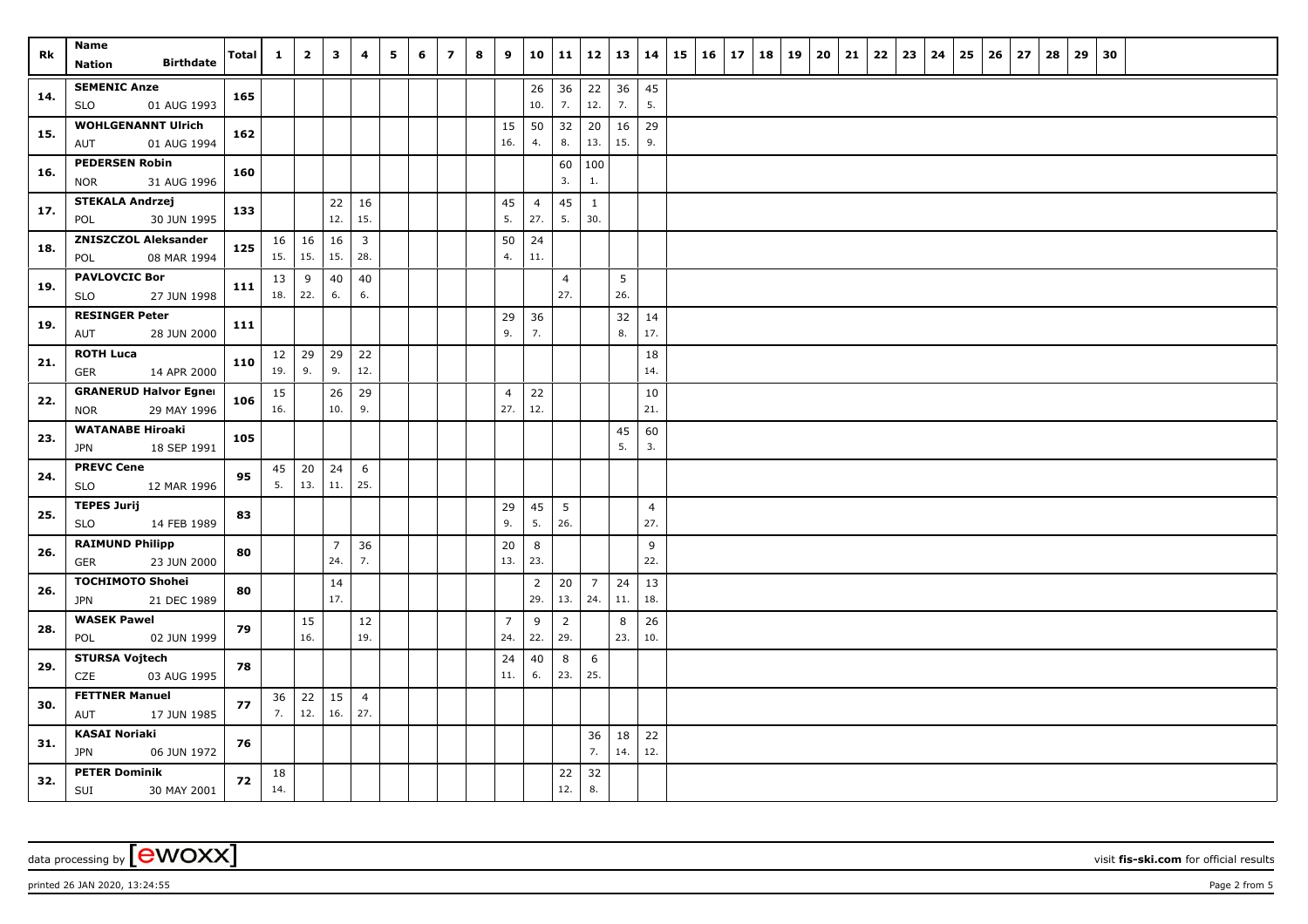| Rk  | Name                                                      | Total | $\mathbf{1}$          | $\overline{\mathbf{2}}$ | $\overline{\mathbf{3}}$ | 4              | 5 | 6 | $\overline{z}$ | 8 | 9              | 10                    | 11                    | 12                      | 13             | 14                  | 15 | $16 \mid 17$ | 18 | 19 | 20 | 21 | 22 | 23 | 24 | 25 | 26 | 27 | 28 | 29 | 30 |  |  |
|-----|-----------------------------------------------------------|-------|-----------------------|-------------------------|-------------------------|----------------|---|---|----------------|---|----------------|-----------------------|-----------------------|-------------------------|----------------|---------------------|----|--------------|----|----|----|----|----|----|----|----|----|----|----|----|----|--|--|
|     | <b>Birthdate</b><br>Nation                                |       |                       |                         |                         |                |   |   |                |   |                |                       |                       |                         |                |                     |    |              |    |    |    |    |    |    |    |    |    |    |    |    |    |  |  |
| 33. | <b>PRESECNIK Jernej</b>                                   | 70    | 5 <sub>5</sub>        |                         | 32                      | 24             |   |   |                |   | 9              |                       |                       |                         |                |                     |    |              |    |    |    |    |    |    |    |    |    |    |    |    |    |  |  |
|     | <b>SLO</b><br>18 JAN 2002                                 |       | 26.                   |                         | 8.                      | 11.            |   |   |                |   | 22.            |                       |                       |                         |                |                     |    |              |    |    |    |    |    |    |    |    |    |    |    |    |    |  |  |
| 34. | <b>ERIKSEN Sander Vossan</b><br>29 DEC 2000<br><b>NOR</b> | 67    | 16.                   | $15 \mid 10$<br>21.     |                         |                |   |   |                |   |                |                       | 26<br>10.             | 16<br>15.               |                |                     |    |              |    |    |    |    |    |    |    |    |    |    |    |    |    |  |  |
|     | <b>SELL Adrian</b>                                        |       |                       |                         | $\overline{3}$          |                |   |   |                |   | 20             |                       | 18                    | 26                      |                |                     |    |              |    |    |    |    |    |    |    |    |    |    |    |    |    |  |  |
| 34. | 28 APR 1998<br>GER                                        | 67    |                       |                         | 28.                     |                |   |   |                |   | 13.            |                       | 14.                   | 10.                     |                |                     |    |              |    |    |    |    |    |    |    |    |    |    |    |    |    |  |  |
|     | <b>MYHREN Mats Bjerke</b>                                 |       |                       |                         |                         |                |   |   |                |   | 16             | 12                    | 12                    | 12                      |                | $\overline{7}$      |    |              |    |    |    |    |    |    |    |    |    |    |    |    |    |  |  |
| 36. | 23 SEP 1997<br><b>NOR</b>                                 | 59    |                       |                         |                         |                |   |   |                |   | 15.            | 19.                   | 19.                   | 19.                     |                | 24.                 |    |              |    |    |    |    |    |    |    |    |    |    |    |    |    |  |  |
| 36. | <b>HOFER Thomas</b>                                       | 59    | 29                    | $\overline{7}$          |                         | $\overline{7}$ |   |   |                |   | $\overline{2}$ | 14                    |                       |                         |                |                     |    |              |    |    |    |    |    |    |    |    |    |    |    |    |    |  |  |
|     | AUT<br>28 JAN 1996                                        |       | 9.                    | 24.                     |                         | 24.            |   |   |                |   | 29.            | 17.                   |                       |                         |                |                     |    |              |    |    |    |    |    |    |    |    |    |    |    |    |    |  |  |
| 38. | <b>ITO Kenshiro</b>                                       | 54    | $\overline{2}$        | $\overline{3}$          | $\overline{4}$          | 8              |   |   |                |   | 11             | 6                     | 13                    |                         | $\overline{7}$ |                     |    |              |    |    |    |    |    |    |    |    |    |    |    |    |    |  |  |
|     | 08 JAN 1990<br><b>JPN</b>                                 |       | 29.                   | 28.                     | 27.                     | 23.            |   |   |                |   | 20.            | 25.                   | 18.                   |                         | 24.            |                     |    |              |    |    |    |    |    |    |    |    |    |    |    |    |    |  |  |
| 39. | <b>MAERKL Kilian</b>                                      | 48    | 9                     | $\overline{2}$<br>29.   | 6<br>25.                | 13<br>18.      |   |   |                |   |                | 16<br>15.             |                       |                         | 1<br>30.       | $\mathbf{1}$<br>30. |    |              |    |    |    |    |    |    |    |    |    |    |    |    |    |  |  |
|     | 10 APR 2000<br>GER<br><b>SCHULER Andreas</b>              |       | 22.                   |                         |                         |                |   |   |                |   |                |                       |                       |                         |                |                     |    |              |    |    |    |    |    |    |    |    |    |    |    |    |    |  |  |
| 40. | SUI<br>30 DEC 1995                                        | 40    | $\overline{4}$<br>27. |                         |                         |                |   |   |                |   |                |                       | 3<br>28.              | 11<br>20.               | 10<br>21.      | 12<br>19.           |    |              |    |    |    |    |    |    |    |    |    |    |    |    |    |  |  |
|     | <b>KYTOSAHO Niko</b>                                      |       | 26                    | 12                      |                         |                |   |   |                |   |                |                       |                       |                         |                |                     |    |              |    |    |    |    |    |    |    |    |    |    |    |    |    |  |  |
| 41. | 18 DEC 1999<br>FIN                                        | 38    | 10.                   | 19.                     |                         |                |   |   |                |   |                |                       |                       |                         |                |                     |    |              |    |    |    |    |    |    |    |    |    |    |    |    |    |  |  |
|     | <b>BJOERENG Joacim Oeder</b>                              |       | 20                    | $5\phantom{.0}$         | 12                      |                |   |   |                |   |                |                       |                       |                         |                |                     |    |              |    |    |    |    |    |    |    |    |    |    |    |    |    |  |  |
| 42. | <b>NOR</b><br>14 DEC 1995                                 | 37    | 13.                   | 26.                     | 19.                     |                |   |   |                |   |                |                       |                       |                         |                |                     |    |              |    |    |    |    |    |    |    |    |    |    |    |    |    |  |  |
| 43. | <b>LEAROYD Jonathan</b>                                   | 36    | 3                     |                         | 13                      | 15             |   |   |                |   |                | 5                     |                       |                         |                |                     |    |              |    |    |    |    |    |    |    |    |    |    |    |    |    |  |  |
|     | 03 NOV 2000<br>FRA                                        |       | 28.                   |                         | 18.                     | 16.            |   |   |                |   |                | 26.                   |                       |                         |                |                     |    |              |    |    |    |    |    |    |    |    |    |    |    |    |    |  |  |
| 44. | <b>BAER Moritz</b>                                        | 32    |                       |                         |                         |                |   |   |                |   | 5              |                       | 24                    | $\overline{\mathbf{3}}$ |                |                     |    |              |    |    |    |    |    |    |    |    |    |    |    |    |    |  |  |
|     | <b>GER</b><br>16 MAY 1997                                 |       |                       |                         |                         |                |   |   |                |   | 26.            |                       | 11.                   | 28.                     |                |                     |    |              |    |    |    |    |    |    |    |    |    |    |    |    |    |  |  |
| 45. | <b>GRILC Tjas</b><br><b>SLO</b><br>03 SEP 2001            | 31    |                       |                         |                         |                |   |   |                |   |                |                       | $\overline{7}$<br>24. | 24<br>11.               |                |                     |    |              |    |    |    |    |    |    |    |    |    |    |    |    |    |  |  |
|     | <b>VILLUMSTAD Fredrik</b>                                 |       | 12                    | 18                      |                         |                |   |   |                |   |                |                       |                       |                         |                |                     |    |              |    |    |    |    |    |    |    |    |    |    |    |    |    |  |  |
| 46. | <b>NOR</b><br>21 MAR 1999                                 | 30    | 19.                   | 14.                     |                         |                |   |   |                |   |                |                       |                       |                         |                |                     |    |              |    |    |    |    |    |    |    |    |    |    |    |    |    |  |  |
| 47. | <b>CONTAMINE Mathis</b>                                   | 29    |                       |                         |                         |                |   |   |                |   | 8              | 15                    |                       | 6                       |                |                     |    |              |    |    |    |    |    |    |    |    |    |    |    |    |    |  |  |
|     | FRA<br>14 SEP 2001                                        |       |                       |                         |                         |                |   |   |                |   | 23.            | 16.                   |                       | 25.                     |                |                     |    |              |    |    |    |    |    |    |    |    |    |    |    |    |    |  |  |
| 48. | <b>NIKAIDO Ren</b>                                        | 28    |                       |                         |                         |                |   |   |                |   |                |                       |                       |                         | 13             | 15                  |    |              |    |    |    |    |    |    |    |    |    |    |    |    |    |  |  |
|     | <b>JPN</b><br>24 MAY 2001                                 |       |                       |                         |                         |                |   |   |                |   |                |                       |                       |                         | 18.            | 16.                 |    |              |    |    |    |    |    |    |    |    |    |    |    |    |    |  |  |
| 49. | <b>LADEHAUG Anders</b>                                    | 26    | 6<br>25.              | $\mathbf{1}$<br>30.     |                         |                |   |   |                |   |                |                       | 11<br>20.             | 8<br>23.                |                |                     |    |              |    |    |    |    |    |    |    |    |    |    |    |    |    |  |  |
|     | 31 OCT 1999<br>NOR<br><b>HOFFMANN Felix</b>               |       |                       |                         |                         |                |   |   |                |   |                |                       |                       |                         |                |                     |    |              |    |    |    |    |    |    |    |    |    |    |    |    |    |  |  |
| 50. | GER<br>14 OCT 1997                                        | 24    |                       |                         | 10<br>21.               | 11<br>20.      |   |   |                |   |                | $\overline{3}$<br>28. |                       |                         |                |                     |    |              |    |    |    |    |    |    |    |    |    |    |    |    |    |  |  |
|     | <b>RAINER Stefan</b>                                      |       |                       |                         |                         |                |   |   |                |   | 22             | 1                     |                       |                         |                |                     |    |              |    |    |    |    |    |    |    |    |    |    |    |    |    |  |  |
| 51. | AUT<br>15 AUG 1999                                        | 23    |                       |                         |                         |                |   |   |                |   | 12.            | 30.                   |                       |                         |                |                     |    |              |    |    |    |    |    |    |    |    |    |    |    |    |    |  |  |

printed 26 JAN 2020, 13:24:55 Page 3 from 5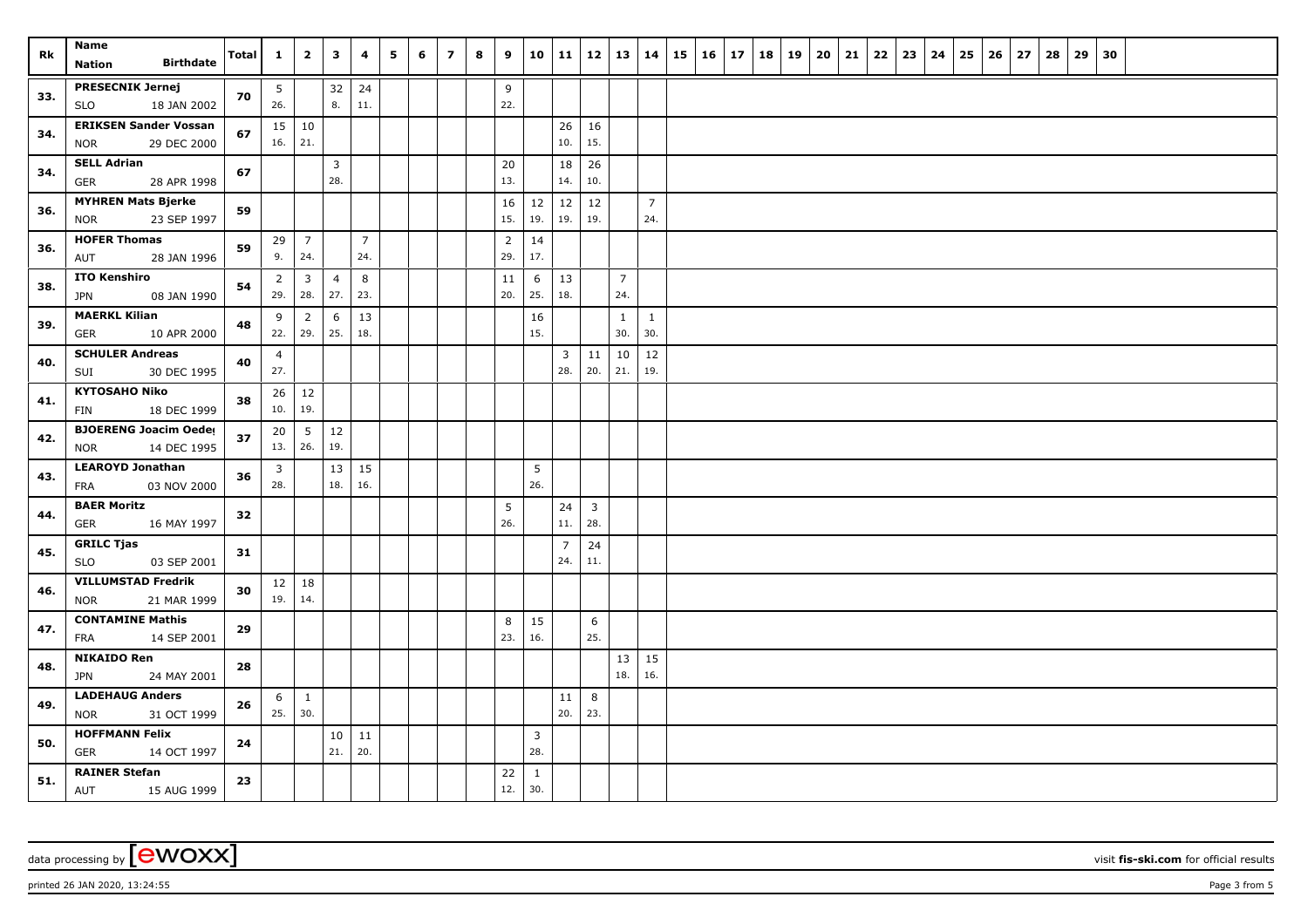| Rk  | Name<br><b>Birthdate</b><br><b>Nation</b>                | Total | $\mathbf{1}$          | $\overline{\mathbf{2}}$ | 3         | 4                     | 5 | 6 | $\overline{\phantom{a}}$ | 8 | 9         | 10        | 11                    | 12        | 13   14               |                       | 15 | 16 17 | 18 | 19 | 20 | 21 | 22 | $23 \mid$ | 24 | 25 | 26 | 27 | 28 | 29 | 30 |  |  |
|-----|----------------------------------------------------------|-------|-----------------------|-------------------------|-----------|-----------------------|---|---|--------------------------|---|-----------|-----------|-----------------------|-----------|-----------------------|-----------------------|----|-------|----|----|----|----|----|-----------|----|----|----|----|----|----|----|--|--|
| 51. | <b>MOERTH Francisco</b><br>09 JUL 1999<br>AUT            | 23    |                       |                         |           |                       |   |   |                          |   | 12<br>19. | 11<br>20. |                       |           |                       |                       |    |       |    |    |    |    |    |           |    |    |    |    |    |    |    |  |  |
| 53. | <b>HAZETDINOV Ilmir</b><br>28 OCT 1991<br><b>RUS</b>     | 22    |                       |                         |           |                       |   |   |                          |   |           |           |                       |           | 11<br>20.             | 11<br>20.             |    |       |    |    |    |    |    |           |    |    |    |    |    |    |    |  |  |
| 54. | <b>WINTER Paul</b><br><b>GER</b><br>05 OCT 1997          | 21    |                       |                         |           |                       |   |   |                          |   |           |           |                       | 15<br>16. | 6<br>25.              |                       |    |       |    |    |    |    |    |           |    |    |    |    |    |    |    |  |  |
| 55. | <b>WOERGOETTER Marco</b><br>AUT<br>16 OCT 2002           | 20    |                       |                         |           |                       |   |   |                          |   |           | 20<br>13. |                       |           |                       |                       |    |       |    |    |    |    |    |           |    |    |    |    |    |    |    |  |  |
| 55. | <b>ITO Masamitsu</b><br><b>JPN</b><br>27 FEB 1998        | 20    |                       |                         |           |                       |   |   |                          |   |           |           |                       |           |                       | 20<br>13.             |    |       |    |    |    |    |    |           |    |    |    |    |    |    |    |  |  |
| 57. | <b>BRESADOLA Giovanni</b><br>17 FEB 2001<br>ITA          | 18    |                       |                         |           |                       |   |   |                          |   |           |           |                       | 18<br>14. |                       |                       |    |       |    |    |    |    |    |           |    |    |    |    |    |    |    |  |  |
| 58. | <b>SAKALA Filip</b><br>21 MAY 1996<br>CZE                | 16    |                       |                         |           |                       |   |   |                          |   |           |           | $\overline{7}$<br>24. | 9<br>22.  |                       |                       |    |       |    |    |    |    |    |           |    |    |    |    |    |    |    |  |  |
| 58. | <b>POHJOLA Arttu</b><br>07 JUN 2001<br>FIN               | 16    |                       |                         | 11<br>20. | 5<br>26.              |   |   |                          |   |           |           |                       |           |                       |                       |    |       |    |    |    |    |    |           |    |    |    |    |    |    |    |  |  |
| 60. | <b>NAITO Tomofumi</b><br>22 FEB 1993<br><b>JPN</b>       | 15    |                       |                         |           |                       |   |   |                          |   |           |           |                       |           | 9<br>22.              | 6<br>25.              |    |       |    |    |    |    |    |           |    |    |    |    |    |    |    |  |  |
| 60. | <b>STEINER Maximilian</b><br>AUT<br>04 MAY 1996          | 15    |                       |                         | 5<br>26.  |                       |   |   |                          |   | 10<br>21. |           |                       |           |                       |                       |    |       |    |    |    |    |    |           |    |    |    |    |    |    |    |  |  |
| 60. | <b>HAUSWIRTH Sandro</b><br>SUI<br>29 AUG 2000            | 15    |                       |                         |           |                       |   |   |                          |   |           |           |                       |           | 12<br>19.             | $\overline{3}$<br>28. |    |       |    |    |    |    |    |           |    |    |    |    |    |    |    |  |  |
| 63. | <b>MANKOV Ilya</b><br><b>RUS</b><br>17 MAR 2003          | 14    |                       | 14<br>17.               |           |                       |   |   |                          |   |           |           |                       |           |                       |                       |    |       |    |    |    |    |    |           |    |    |    |    |    |    |    |  |  |
| 64. | <b>BRAATHEN Matias</b><br>30 MAY 1996<br><b>NOR</b>      | 13    |                       | 11<br>20.               |           | $\overline{2}$<br>29. |   |   |                          |   |           |           |                       |           |                       |                       |    |       |    |    |    |    |    |           |    |    |    |    |    |    |    |  |  |
| 64. | <b>SADREEV Danil</b><br><b>RUS</b><br>07 MAY 2003        | 13    |                       | 13<br>18.               |           |                       |   |   |                          |   |           |           |                       |           |                       |                       |    |       |    |    |    |    |    |           |    |    |    |    |    |    |    |  |  |
| 66. | <b>MOGEL Zak</b><br><b>SLO</b><br>02 MAR 2001            | 11    | $\overline{7}$<br>24. | $\overline{4}$<br>27.   |           |                       |   |   |                          |   |           |           |                       |           |                       |                       |    |       |    |    |    |    |    |           |    |    |    |    |    |    |    |  |  |
| 67. | <b>NAZAROV Mikhail</b><br><b>RUS</b><br>14 OCT 1994      | 10    |                       |                         |           |                       |   |   |                          |   |           |           |                       | 10<br>21. |                       |                       |    |       |    |    |    |    |    |           |    |    |    |    |    |    |    |  |  |
| 67. | <b>MAKSIMOCHKIN Mikhail</b><br>29 AUG 1993<br><b>RUS</b> | 10    |                       |                         |           |                       |   |   |                          |   |           |           | 10<br>21.             |           |                       |                       |    |       |    |    |    |    |    |           |    |    |    |    |    |    |    |  |  |
| 69. | <b>SOUKUP Matthew</b><br>CAN<br>31 AUG 1997              | 9     |                       |                         |           |                       |   |   |                          |   |           |           |                       |           | $\overline{4}$<br>27. | 5<br>26.              |    |       |    |    |    |    |    |           |    |    |    |    |    |    |    |  |  |
| 69. | <b>KARLEN Gabriel</b><br>SUI 10 MAR 1994                 | 9     |                       |                         |           | 9<br>22.              |   |   |                          |   |           |           |                       |           |                       |                       |    |       |    |    |    |    |    |           |    |    |    |    |    |    |    |  |  |

data processing by **CWOXX** visit **fis-ski.com** for official results

printed 26 JAN 2020, 13:24:55 Page 4 from 5